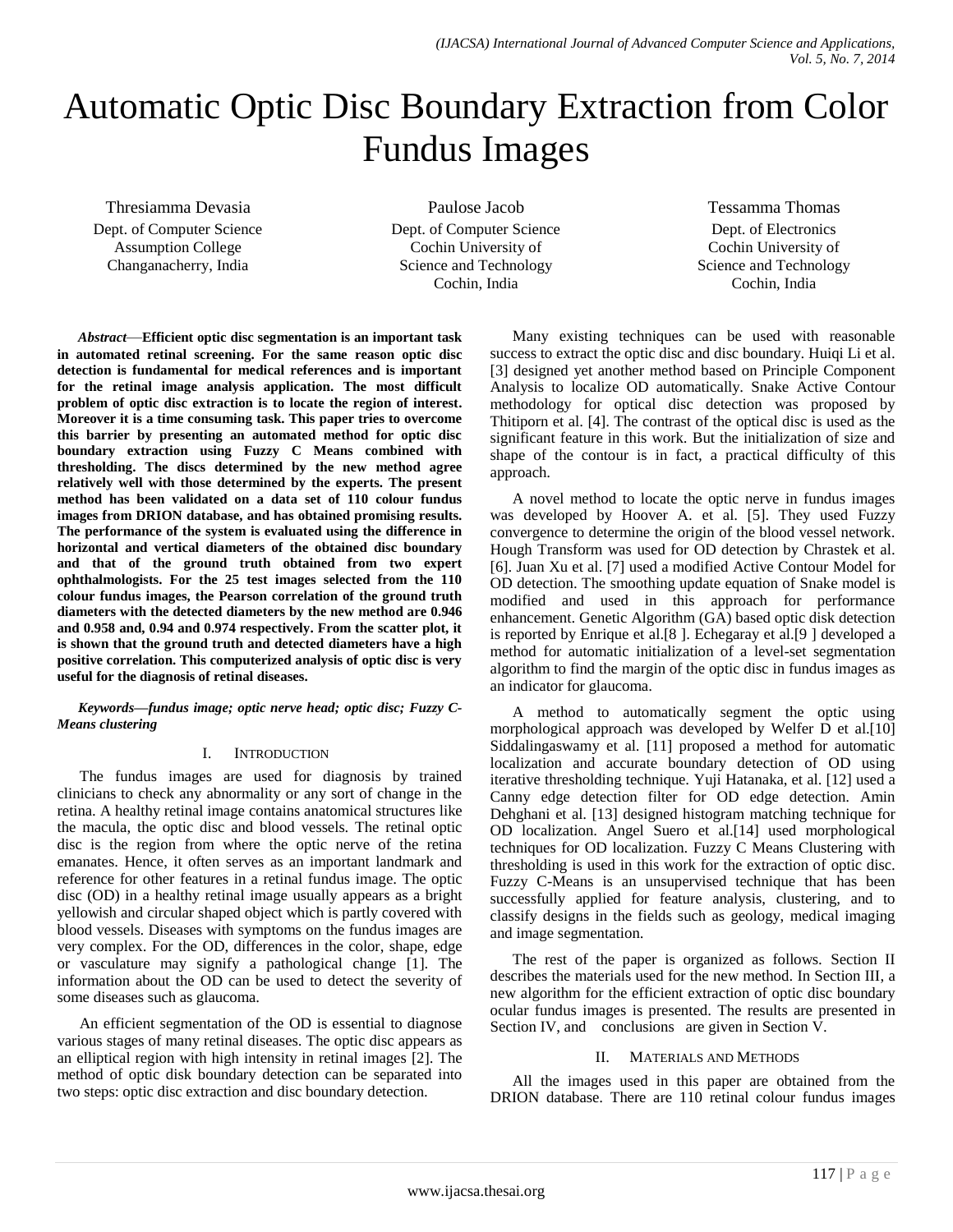with an array size of  $400 \times 600$  x 3 pixels, along with the optic nerve contours traced by two experts.

#### III. ALGORITHM DEVELOPED

The algorithm is composed mainly of four steps. First, the red channel of the colour retinal image is separated. Then the blood vessels are removed. Thirdly the Fuzzy C Means Clustering operation is applied on the vessel-free image. Thresholding is used for the extraction of OD from this image. The boundary of the extracted OD is traced and, finally this extracted boundary is overlaid on the ground truth image. Performance analysis is done comparing the detected diameters with the ground truth diameters. Statistical analysis is done using scatter plot, which gives high positive correlation between the detected boundary and ground truth boundary.

#### *A. Preprocessing*

The preprocessing step removes variations due to image acquisition, such as inhomogeneous illumination [15]. Techniques such as morphological operations are applied to the input image. The following sessions elaborate the different preprocessing operations used in this paper.

#### *1) Selection of Red Channel*

In fundus images, the optic disc belongs to the brightest point of the image. The OD is often present in the red field as a welldefined white shape, brighter than the surrounding area. This color channel provides the highest contrast between OD and back ground [16]. So the red channel of the RGB colour image is used in this paper for the extraction of optic disc regions in the retinal fundus images.

#### *2) Removal of blood vessels*

Blood vessels within the OD act as strong distracters, and so they should be erased from the image beforehand. Mathematical morphology can extract important shape characteristics and also remove irrelevant information. It typically probes an image with a small shape or template known as a structuring element [15][17]. In this method a morphological closing operation is performed on the red channel. The erosion operation first removes the blood vessels and then the dilation approximately restores the boundaries to their former position. The closing operation is given in equation (1).

$$
\text{Closing: } I_{S}(A, B) = A \bullet B = E(D(A, -B), -B) \tag{1},
$$

where A is the red channel of the input image and B is a 10x10 symmetrical disc structuring element to remove the blood vessels, and IS represents the resultant vessel free, smoothed output image. Figure 1(a), Figure 1(b) and Figure 1(c) show the input image, the red channel of the input image, and the smoothed image. In the case of bright images intensity adjustment is also done.



Fig. 1. The preprocessing steps (a) Input Image (b) Red channel (c) Blood vessel Removal

#### *B. OPtic Disc Boundary Extraction*

#### *1) Fuzzy C Means Clustering combined with Thresholding*

The smoothed image *Is* is further processed for the extraction of the OD. The method presented here is a combination of Fuzzy algorithm, C Means clustering and Thresholding. Clustering involves the task of dividing data points into homogeneous classes or clusters so that items in the same class are as similar as possible and items in different classes are as dissimilar as possible. Most Fuzzy clustering algorithms are objective function based: They determine an optimal classification by minimizing an objective function. In objective function based clustering usually each cluster is represented by a cluster prototype. This prototype consists of a cluster center and maybe some additional information about the size and the shape of the cluster. The cluster center is an instantiation of the attributes used to describe the domain concerned. The size and shape parameters determine the extension of the cluster in different directions of the underlying domain. Depending on the data and the application, different types of similarity measures may be used to identify classes, where the similarity measure controls how the clusters are formed. In this new method intensity value is used as the similarity measure [18] [19]. Thresholding is one of the most powerful techniques for image segmentation in which the pixels are partitioned, depending on their intensity value, which would correspond to the background and the object [15]. The segmentation is then achieved by grouping all pixels having intensity greater than the threshold into one class, and all other pixels into another class.

# *2) Fuzzy C-Means Clustering Algorithm*

Fuzzy C-Means (FCM) Clustering is a clustering technique which employs fuzzy partitioning such that a data point can belong to all groups with different membership grades between 0 and 1.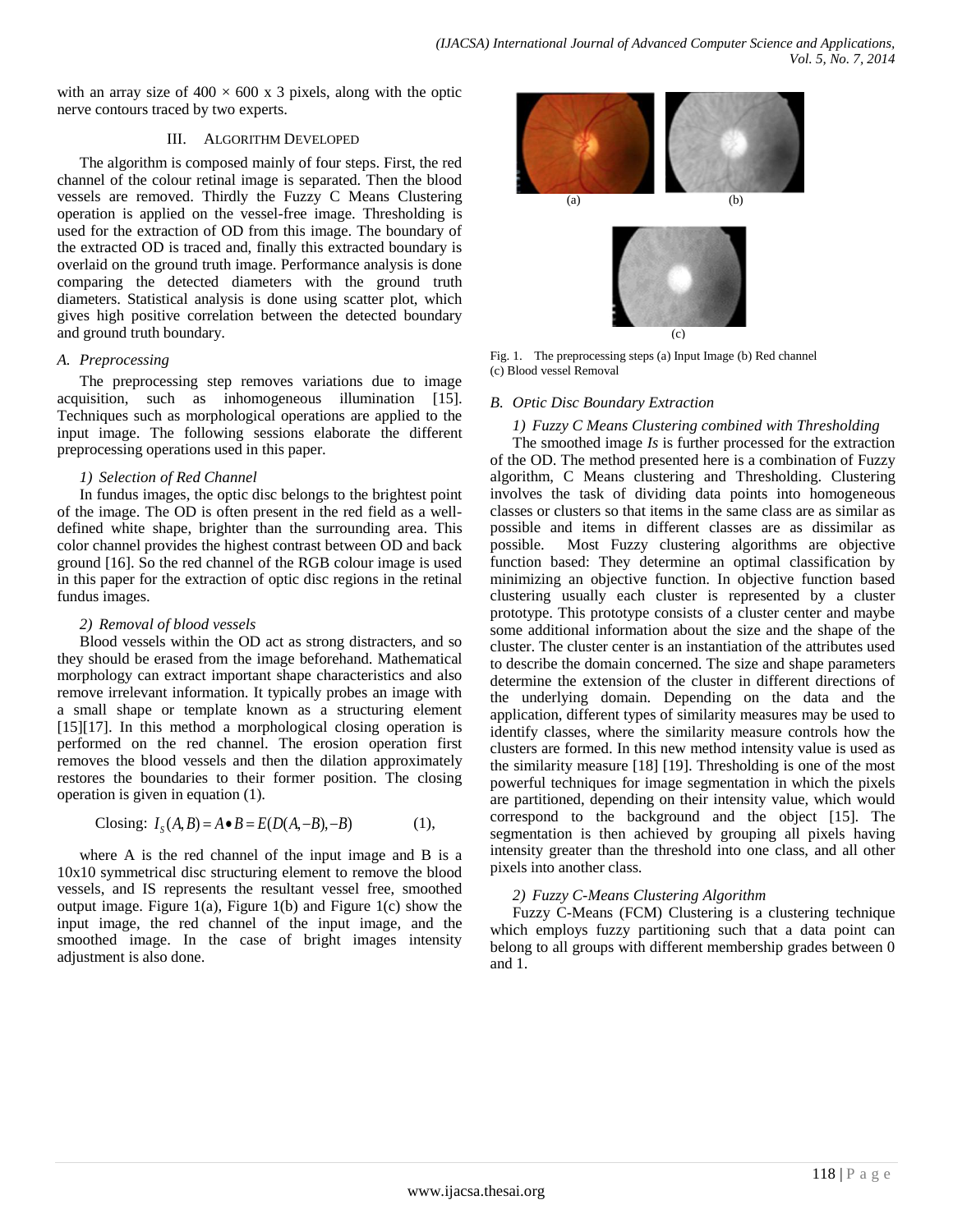It is an iterative algorithm. The aim of FCM is to find cluster centers (centroids) that minimize a dissimilarity function. This algorithm works by assigning membership to each data point corresponding to each cluster center on the basis of difference between the cluster center and the data point. The more the data is near to the cluster center, the more is its membership towards the particular cluster center. Clearly, summation of the membership of each data point should be equal to 1. FCM is a method of clustering which allows one piece of data to belong to two or more clusters. It is based on minimization of the following objective function in equation (2).

$$
J_{\mathfrak{m}} = \sum_{i=1}^{N} \sum_{j=1}^{C} u_{ij}^{\mathfrak{m}} \| x_i - c_j \|_{\infty}^2
$$
 1 \le m < \infty (2)

where *m* is any real number greater than 1,  $u_{ii}$  is the degree of membership of  $x_i$  in the cluster j,  $x_i$  is the  $i_{th}$  of d-dimensional measured data,  $c_j$  is the d-dimension center of the cluster, and ||\*|| is any norm expressing the similarity between any measured data and the center. Fuzzy partitioning is carried out through an iterative optimization of the objective function shown above, with the update of membership  $u_{ii}$  and the cluster centers  $c_i$  given by:

$$
u_{ij} = \frac{1}{\sum_{k=1}^{C} \left( \frac{\left\| x_i - c_j \right\|}{\left\| x_i - c_k \right\|} \right)^{\frac{2}{m-1}}}
$$
\n
$$
\sum_{i=1}^{N} u_{ij}^{m} \cdot x_i
$$
\n(3)

$$
c_j = \frac{\overline{i-1}}{\sum_{i=1}^{N} u_{ij}^m}
$$
\n
$$
(4)
$$

This iteration will stop when

 $\mathbf{r}$ 

$$
\max_{\hat{y}} \left\{ \left| u_{\hat{y}}^{(k+1)} - u_{\hat{y}}^{(k)} \right| \right\} < \varepsilon
$$

where  $\epsilon$  is a termination criterion between  $0$  and  $1$ , whereas  $k - s$  are the iteration steps. This procedure converges to a local minimum or a saddle point of Jm.

The algorithm is composed of the following steps: Step 1. Initialize  $U=[u_{ii}]$  matrix, as U (0)

Step 2. At k-step: calculate the centers vectors

$$
C\left(\mathrm{k}\right) = [C_{\mathrm{j}}] \text{ with } U\left(\mathrm{k}\right)
$$

$$
u_{ij} = \frac{1}{\sum_{k=1}^{C} (||x_i - c_j||)} \frac{\sum_{j=1}^{N} u_{ij}^m \cdot x_i}{\left|\frac{||x_i - c_j||}{||x_i - c_k||}\right|} \sum_{i=1}^{N} u_{ij}^m
$$



# Step4. If  $||U(k+1) - U(k)|| < \epsilon^2$  then STOP; otherwise return to step2. [19][20]

The Fuzzy Logic Toolbox command line function, *fcm* is used for generating clusters in this paper. This function starts with an initial guess for the cluster centers, which are intended to mark the mean location of each cluster. Next, *fcm* assigns every data point a membership grade for each cluster. In this paper three clusters are generated with low, medium and high membership grades. The outputs obtained are three cluster centers C1, C2 and C3 and membership function matrix M with membership-grades, which are the intensity values of pixels.

#### *3) Thresholding*

Thresholding is the operation of converting a multilevel image into a binary image i.e., it assigns the value of 0 (background) or 1 (objects or foreground) to each pixel of an image based on a comparison with some threshold value T (intensity or color value) [15]. As mentioned earlier the main feature of the OD is that it is having the highest intensity. The disc is extracted using the highest intensity and it is used as the threshold for the OD extraction. The threshold T is computed using the following method. From the generated clusters, first the cluster with maximum membership grade is found, and the corresponding grades are assigned with the same identification label. From the smoothed image, pixels with this gray level value are accessed, the average of the maximum and minimum intensity values are computed to obtain the threshold value T.

i.e., 
$$
T = \frac{1}{2}
$$
[Max (data (value)) + Min (data (value))] (5)

In the above equation, data represents the data points of the smoothed image and label represents the cluster value with the highest membership grade. By applying the threshold T on the smoothed image  $I<sub>S</sub>$  the image is converted to a binary image  $I<sub>B</sub>$ . The following formula (6) [15] is used for the binary image extraction.

$$
I_B(x, y) = \begin{cases} 1, & \text{if } I_S(x, y) > T \\ 0, & \text{if } I_S(x, y) < T \end{cases}
$$
 (6)

Another feature of the OD is that it is of circular shape. So the optic disc region selection process needs to be made specific to the circular region. So the largest connected component Ri whose shape is approximately circular is selected using the compactness measure

$$
C(R_i) = \frac{P(Ri)}{4\pi A(Ri)}
$$
 (7),

where, *P(Ri)* is the perimeter of the region Ri and *A(Ri)* is the area of the region Ri. The binary image with the compactness smaller than the pre- specified value, (5 in the present study) is considered as the optic disc approximation. Thus using the condition  $C < 5$ , extraction of round objects is done, eliminating those objects that do not meet the criteria. In some cases the extracted image contains small unwanted objects. From the extracted optic discs, it is found that the area of optic disc is greater than 2500 pixels.

Hence, in order to remove the unwanted objects, the connected components or objects that have fewer than 2500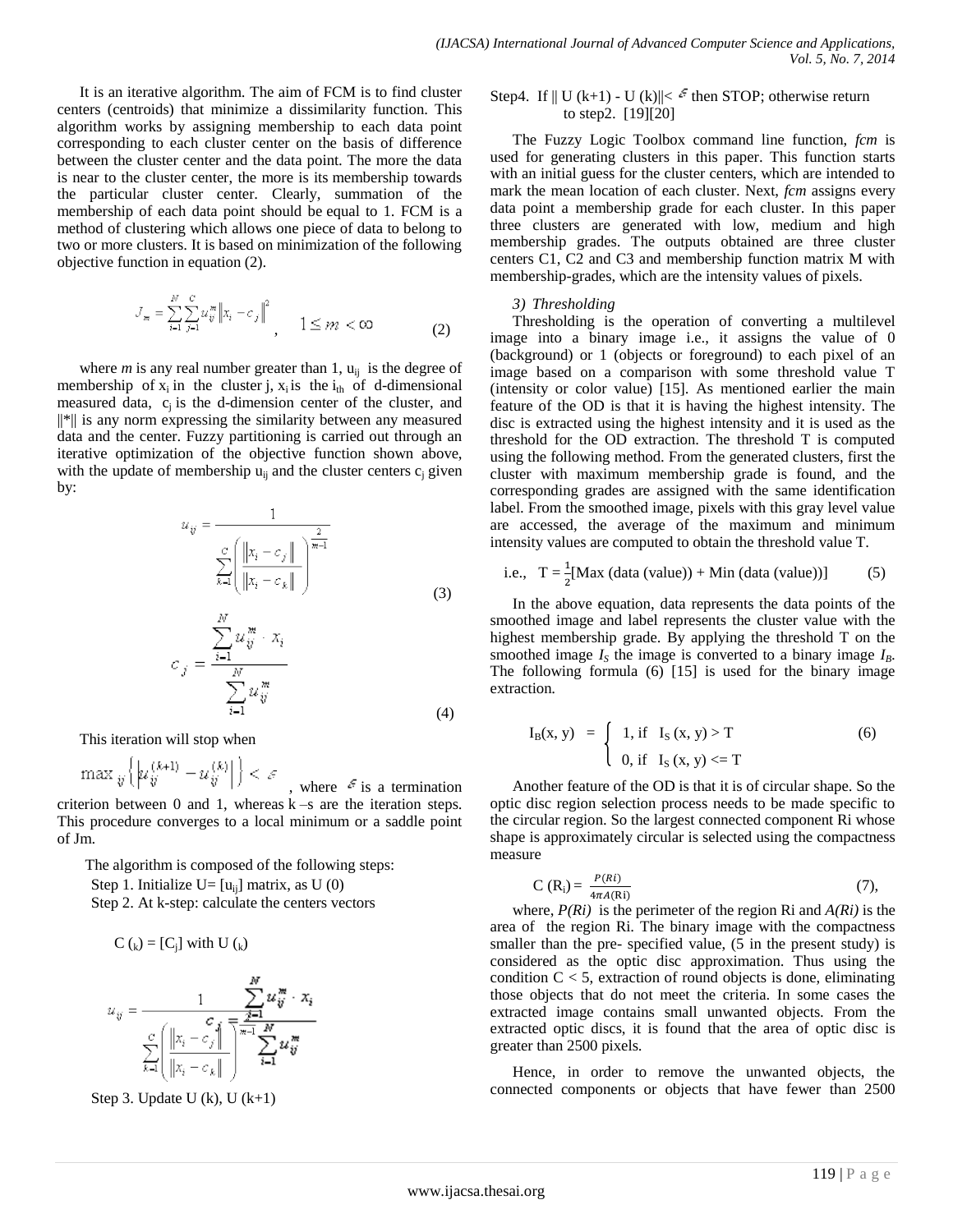pixels are removed from the image producing the final binary image with the OD.

Fig. 2(a) shows the extracted binary image and fig. 2(b) shows the optic disc after removal of unwanted objects.



Fig. 2. (a) Extracted binary image (b) Extracted optic disc after removing small objects

From the extracted OD the exterior boundary is traced using the *bwboundaries* function from the tool box and this boundary is overlaid over the ground truth image. Figure  $3(a)$ ,  $3(b)$  and  $3(c)$ manifest the ground truth boundaries obtained from two experts, shown in green and blue, together with the optic disc boundary obtained using the new method, in white colour overlaid on the ground truth image. It can be observed that the boundary traced by the ophthalmologists and the boundary estimated by the present method are close to each other.



 $(c)$ 

Method

Fig. 3. (a) Ground truth boundaries (b) extracted boundary using the new algorithm (c ) Overlay of (a) and (b)

# IV. RESULTS AND DISCUSSIONS

# *A. Retinal Image Database*

All the images used in this paper are obtained from the public database DRION-DB. It has 110 retinal images with each image having the resolution of 600 x 400 x 3 pixels and the optic disc annotated by two experts with 36 landmarks. The mean age of the patients was 53.0 years (standard Deviation 13.05), with 46.2% male and 53.8% female and all of them were Caucasian ethnicity. 23.1% patients had chronic simple glaucoma and 76.9% eye hypertension. The images were acquired with a colour analogical fundus camera, approximately centered on the ONH and they were stored in slide format. In order to have the images in digital format, they were digitized using a HP-PhotoSmart-S20 high-resolution scanner, RGB format, resolution 600 x 400 and 8 bits/pixel. Independent contours from 2 medical experts were collected by using a software tool provided for image annotation. In each image, each expert traced the contour by selecting the most significant papillary contour points and the annotation tool connected automatically adjacent points by a curve.

# *B. Implementation*

The algorithm was applied on 110 images obtained from the DRION database. Ground truth is the OD boundary traced by 2 ophthalmologists. Five of the input image, along with their ground truth boundary as well as the detected boundary overlaid on the input image, is shown in fig.4 (a) and fig.4 (b) respectively.



Fig. 4. Examples for optic disc segmentation using the new algorithm (a) input image (b) ground truth and detected boundary overlaid

# *C. Performance Analysis*

The performance analysis is done using the following parameters.

# *1) Mean Difference of Diameters(MDD)*

The difference between both the vertical and horizontal diameter of the detected boundary and the corresponding diameter of the actual optic disc boundary are computed. Here the actual vertical and horizontal diameters are the ground truth boundary traced by the two experts. The three vertical diameters VD1, VD2 and VD3 and the three horizontal diameters HD1,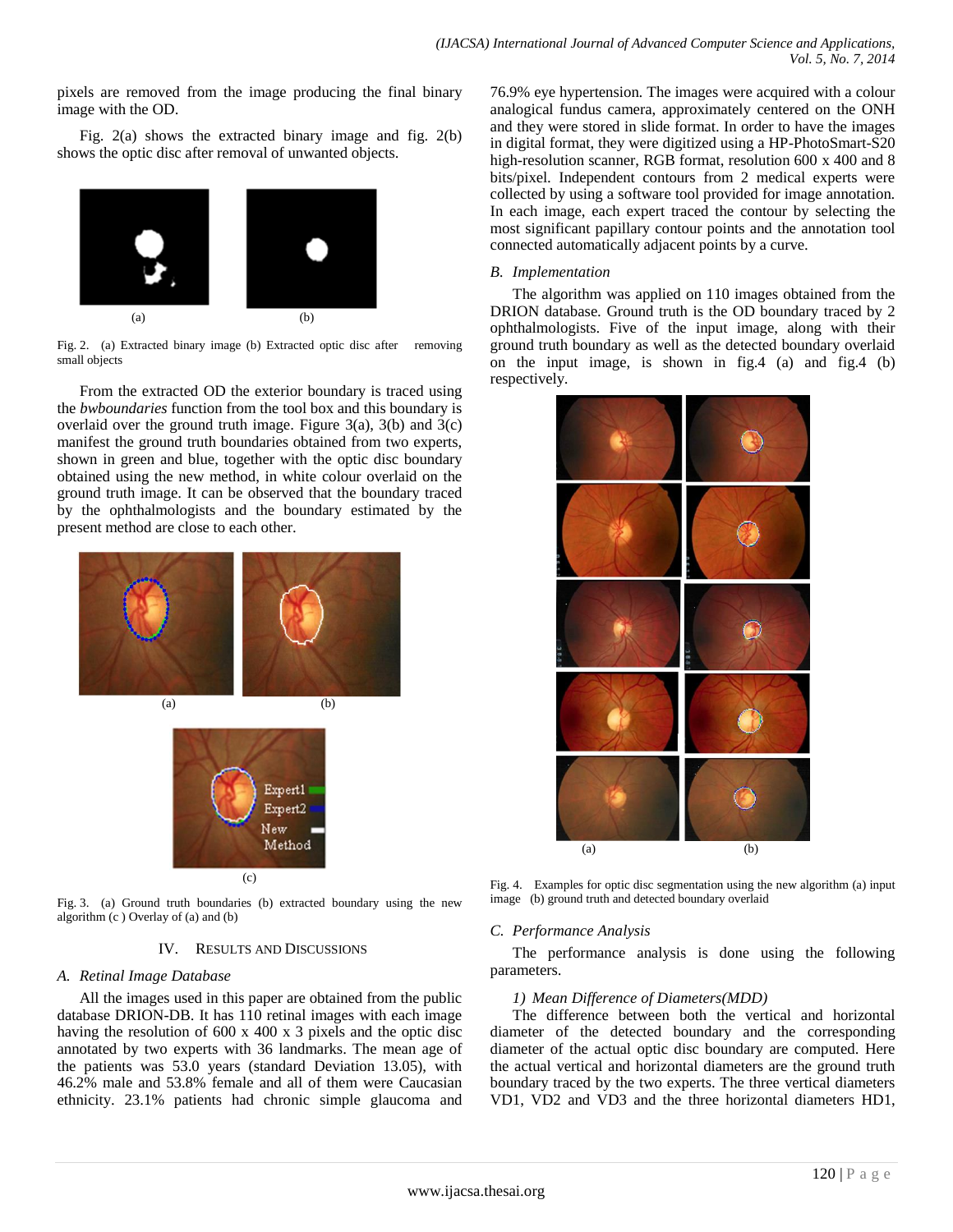HD2 and HD3 are calculated using the boundaries from expert 1, expert 2 and the contour obtained using the new method, using of the equations (8) and (9).

$$
VD_i = Ymax_i - Ymin_i
$$
\n
$$
HD_i = Xmax_i - Xmin_i , \qquad (8)
$$
\n
$$
(9)
$$

where  $i = 1, 2, 3$  and, Xmaxi, Xmini, Ymaxi, and Ymini are respectively the maximum and minimum coordinates of horizontal and vertical axes of the boundaries detected by expert 1, expert 2 and the present method.

Figure [5] shows the values of VD1, VD2 and VD3 as 2.9154, 2.9331 and 2.9369 and, HD1, HD2 and HD3 as 2.7671, 2.8796 and 2.9104 respectively, for a particular image. It can be seen that the 3 values of vertical diameters and 3 values of horizontal diameters are approximately the same.

Since, there was an inter-observer variability among the two experts tracing the contour of OD, therefore, the average of the contours traced by the two experts is used here. This work used as the gold standard, for each image, the average of the diameters obtained from the contours traced by the two experts

i.e. 
$$
GV = \frac{1}{2}(VD1 + VD2)
$$
 (10)

$$
GH = \frac{1}{2}(HD1 + HD2) , \t(11)
$$

where GV and GH are the gold standards of vertical and horizontal ground truth diameters respectively. That is the average of the diameters obtained from the contours traced by the two experts.

The accuracy of the detected boundary is evaluated by the parameter MDD which is the mean of the differences of the gold standard diameters calculated using the equation (12).

$$
MDD = \frac{1}{2} \left[ \frac{1}{N} \sum_{i=1}^{N} (VD_i - GV) + \frac{1}{N} \sum_{i=1}^{N} (HD_i - GH) \right]
$$
 (12)

Fig. 5 shows the vertical diameter and horizontal diameter of an image with respect to expert 1, expert 2 and the new method.

As can be seen from the figure, the values of Table 1 shows the values of vertical and horizontal diameters of some of the images selected from the 110 fundus images used for the evaluation. It can be noted that the difference between the gold standard value and the value obtained by using the present method varies from 0 to 0.1298 in the case of vertical diameter and from 0 to 0.1190 in the case of horizontal diameter. The mean difference of the diameters (MDD) is evaluated as 0.0566. The smaller the MDD, the closer is the detected boundary to the ground truth.



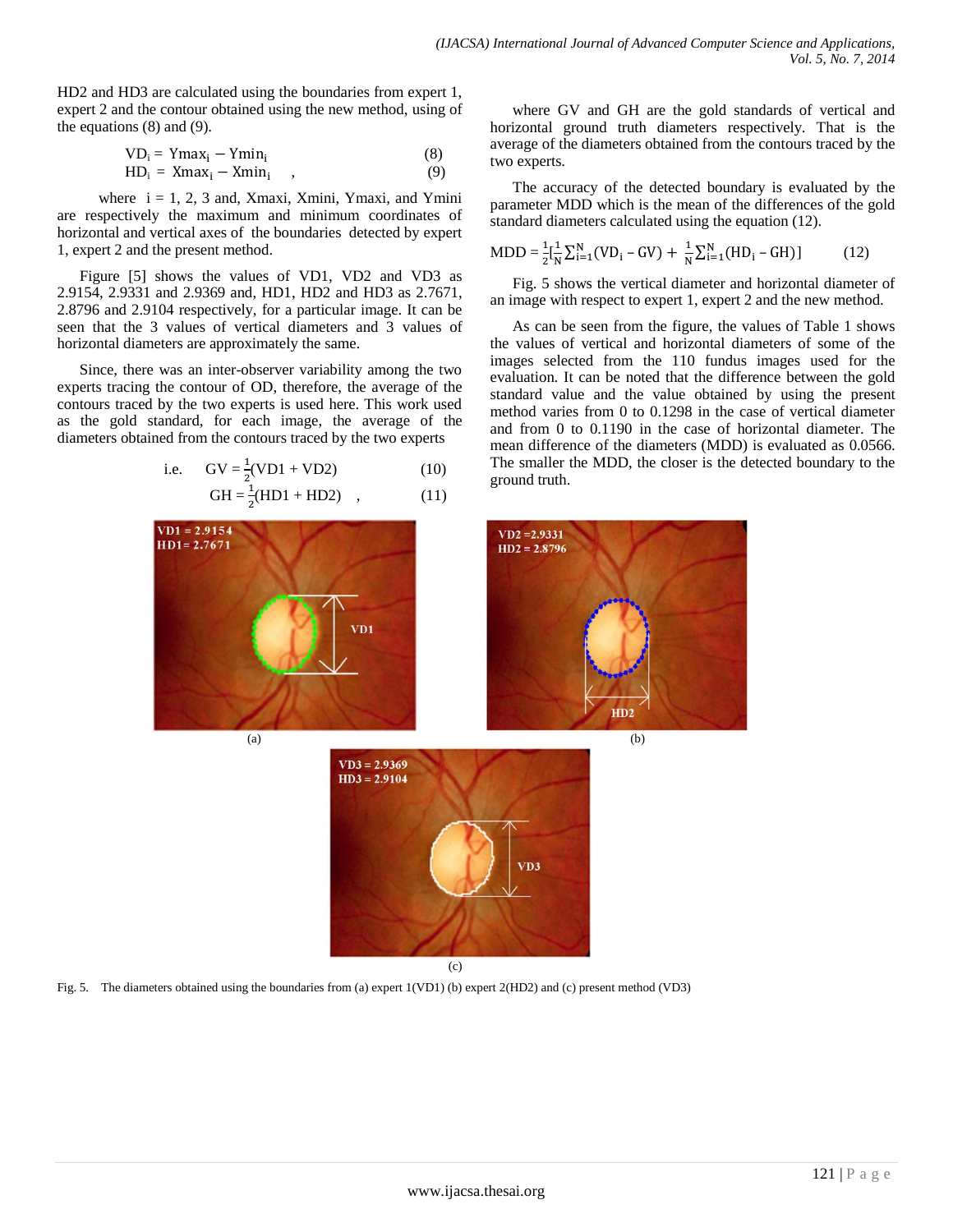|                                             | <b>Horizontal Diameter</b> |          |                   |               |                   | <b>Vertical Diameter</b> |                                      |                   |               |                   |
|---------------------------------------------|----------------------------|----------|-------------------|---------------|-------------------|--------------------------|--------------------------------------|-------------------|---------------|-------------------|
| Image                                       | <b>Expert</b>              | Expert 2 | Gold              | New           | <b>Difference</b> | <b>Expert</b>            | <b>Expert</b>                        | Gold              | New           | <b>Difference</b> |
| No.                                         | 1                          | HD2      | standard          | <b>Method</b> |                   | 1                        | 2                                    | standard          | <b>Method</b> |                   |
|                                             | HDI                        |          | <b>GHD</b><br>(1) | HD3<br>(2)    | $(1) - (2)$       | VD1                      | VD2                                  | <b>GVD</b><br>(3) | VD3<br>(4)    | $(3)-(4)$         |
| Img1                                        | 2.6117                     | 2.6413   | 2.6265            | 2.6194        | 0.0071            | 2.9026                   | 2.9962                               | 2.9494            | 2.9310        | 0.0184            |
| Img2                                        | 2.3266                     | 2.2269   | 2.2768            | 2.3548        | 0.0780            | 3.2015                   | 3.2544                               | 3.2280            | 3.2015        | 0.0265            |
| Img3                                        | 2.3283                     | 2.3548   | 2.3416            | 2.3813        | 0.0397            | 2.4077                   | 2.4606                               | 2.4341            | 2.5135        | 0.0794            |
| Img4                                        | 2.6988                     | 2.6988   | 2.6988            | 2.7840        | 0.0852            | 2.8575                   | 2.8575                               | 2.8575            | 2.9698        | 0.1123            |
| Img5                                        | 2.5135                     | 2.6194   | 2.5665            | 2.6194        | 0.0529            | 2.8310                   | 2.8310                               | 2.8310            | 2.7988        | 0.0322            |
| Img6                                        | 2.4181                     | 2.4671   | 2.4426            | 2.3283        | 0.1143            | 2.3330                   | 2.3575                               | 2.3452            | 2.3019        | 0.0433            |
| Img7                                        | 2.6148                     | 2.4575   | 2.5362            | 2.6488        | 0.1126            | 2.7052                   | 2.7374                               | 2.7213            | 2.7781        | 0.0568            |
| Img8                                        | 2.2906                     | 2.1952   | 2.2429            | 2.3019        | 0.0590            | 2.3456                   | 2.2755                               | 2.3106            | 2.1960        | 0.1146            |
| Img9                                        | 3.0692                     | 3.0956   | 3.0824            | 3.0692        | 0.0132            | 3.2015                   | 3.2544                               | 3.2280            | 3.2015        | 0.0265            |
| Img10                                       | 2.2225                     | 2.2225   | 2.2225            | 2.1167        | 0.1058            | 2.0902                   | 2.0638                               | 2.0770            | 2.0902        | 0.0132            |
| Img11                                       | 2.4342                     | 2.4342   | 2.4342            | 2.4342        | $\mathbf{0}$      | 2.3548                   | 2.3548                               | 2.3548            | 2.3813        | 0.0265            |
| Img12                                       | 1.9844                     | 2.0902   | 2.0373            | 2.0646        | 0.0273            | 1.9050                   | 1.9315                               | 1.9183            | 1.9696        | 0.0513            |
| Img13                                       | 2.8575                     | 2.8575   | 2.8575            | 2.9104        | 0.0529            | 2.7781                   | 2.8046                               | 2.7914            | 2.8369        | 0.0455            |
| Img14                                       | 2.7586                     | 2.6087   | 2.6837            | 2.7517        | 0.0680            | 2.4077                   | 2.4871                               | 2.4474            | 2.5723        | 0.1249            |
| Img15                                       | 2.2907                     | 2.2788   | 2.2848            | 2.2167        | 0.0681            | 1.9653                   | 2.1624                               | 2.0639            | 2.1225        | 0.0586            |
| Img16                                       | 2.6988                     | 2.7517   | 2.7253            | 2.8104        | 0.0851            | 2.5929                   | 2.6194                               | 2.6062            | 2.6867        | 0.0805            |
| Img17                                       | 2.6269                     | 2.7008   | 2.6639            | 2.6723        | 0.0084            | 2.6723                   | 2.6723                               | 2.6723            | 2.7781        | 0.1058            |
| Img18                                       | 2.5400                     | 2.5665   | 2.5533            | 2.5665        | 0.0132            | 2.6458                   | 2.6458                               | 2.6458            | 2.6723        | 0.0265            |
| Img19                                       | 2.4606                     | 2.4606   | 2.4606            | 2.4606        | $\overline{0}$    | 2.7252                   | 2.6988                               | 2.7120            | 2.7517        | 0.0397            |
| Img20                                       | 3.1032                     | 3.0153   | 3.0593            | 3.0245        | 0.0348            | 3.1426                   | 3.2215                               | 3.1821            | 3.1864        | 0.0044            |
| Img21                                       | 2.6194                     | 2.6458   | 2.6326            | 2.6723        | 0.0397            | 2.7781                   | 2.5929                               | 2.6855            | 2.5871        | 0.0984            |
| Img22                                       | 2.4077                     | 2.4077   | 2.4077            | 2.4606        | 0.0529            | 2.4077                   | 2.1960                               | 2.3018            | 2.3019        | $\overline{0}$    |
| Img $23$                                    | 2.6964                     | 2.7487   | 2.7225            | 2.8046        | 0.0821            | 2.7760                   | 2.8910                               | 2.8335            | 2.9633        | 0.1298            |
| Img24                                       | 2.3283                     | 2.2857   | 2.3070            | 2.2648        | 0.0422            | 2.6683                   | 2.5585                               | 2.6134            | 2.4871        | 0.1263            |
| Img25                                       | 2.5929                     | 2.6194   | 2.6062            | 2.7252        | 0.1190            | 2.2490                   | 2.3019                               | 2.2754            | 2.3019        | 0.0264            |
| Mean difference of horizontal diameter      |                            |          |                   |               | 0.0545            |                          | Mean difference of vertical diameter |                   |               |                   |
| Mean difference of diameters(MDD)<br>0.0566 |                            |          |                   |               |                   |                          |                                      |                   |               |                   |

#### TABLE I. EVALUATION OF HORIZONTAL AND VERTICAL DIAMETER OF A FEW FUNDUS IMAGES

# *2) Karl Pearson Correlation*

Karl Pearson Correlation gives the multiple correlations between the detected diameters and the ground truth diameters. Pearson Correlation is used to check the correlation between the obtained and detected diameters using the following formula.

$$
r = \frac{N \sum xy - (\sum x)(\sum y)}{\sqrt{[N \sum x^2 - (\sum x)^2)][N \sum y^2 - (\sum y)^2]}}
$$
(13)

Where:

 $N =$  number of pairs of scores

 $\sum xy$  = sum of the products of the paired scores

 $\sum x$  = sum of x scores

$$
\sum y = \text{sum of y scores}
$$

$$
\sum x_i^2 = \text{sum of squared x scores}
$$

 $\sum y^2$  = sum of squared x scores

From the 25 test images, the Pearson Correlation of the obtained horizontal and vertical diameters to the ground truth diameters with respect to the two experts are obtained as 0.946 and 0.958 and,0.94 and 0 .974 respectively.

# *3) Scatter Plot Analysis*

The scatter plot in Fig. 6(a) and Fig. 6(b) represents the detected vertical diameters Vs. the gold standard vertical diameters and detected horizontal diameters Vs. gold standard horizontal diameters with respect to the 25 test images.

It is clear from the scatter plot that there is a high positive linear correlation between the detected and the ground truth diameters.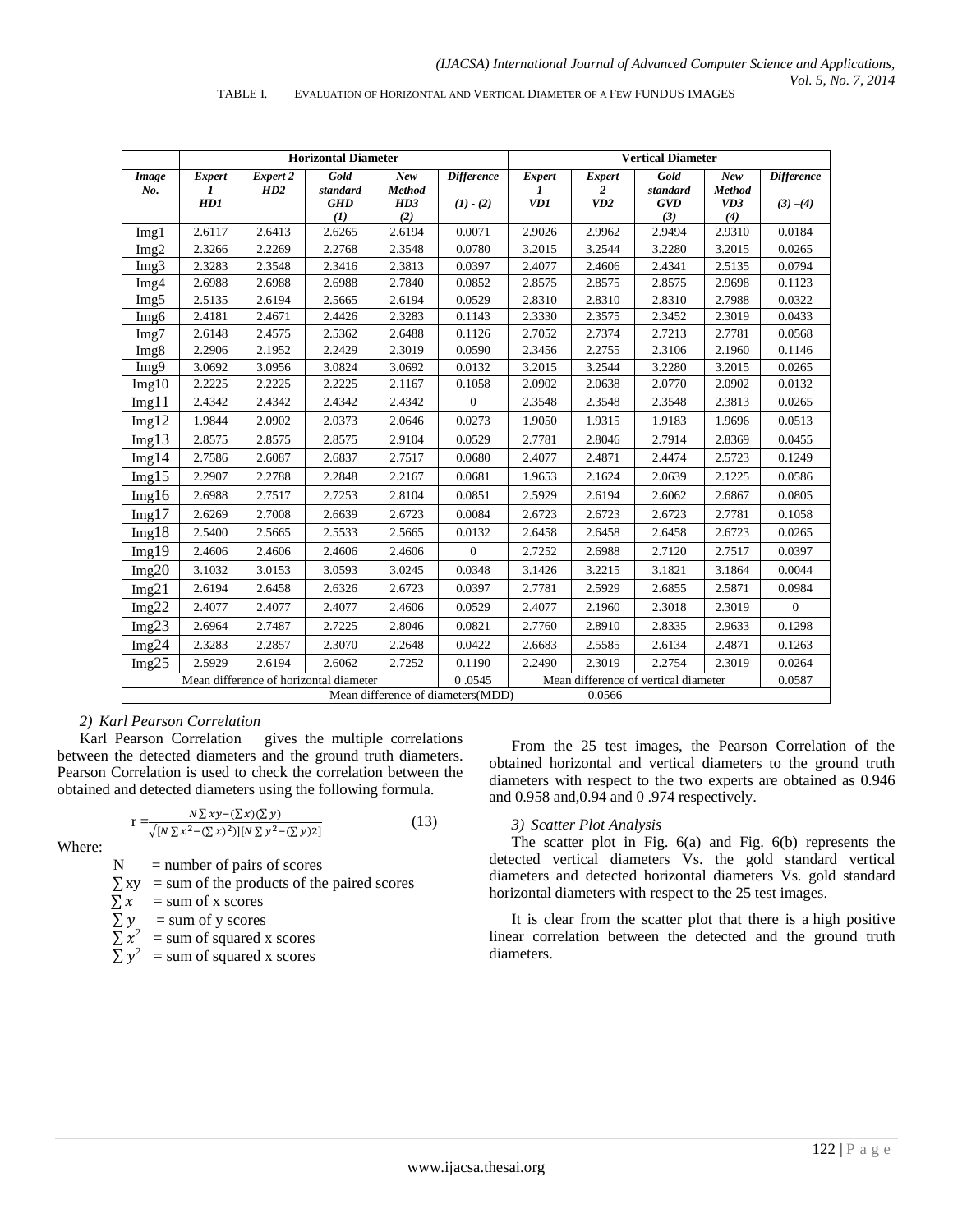

Fig. 6. Scatter plot (a) detected vs. gold standard vertical diameter (b) detected vs. gold standard horizontal diameter.

#### V. CONCLUSION

A reliable and practical algorithm for the extraction of optic disc is developed in this paper. Fuzzy C Means algorithm combined with thresholding is used to extract the optic disc. The performance is evaluated using the proximity of the obtained disc contour with the ground truth contours from two experts. It is found that Fuzzy C means combined with thresholding provides a result which is close to the ground truth boundary. From the 25

test images, it is found that the Karl Pearson Correlation of the ground truth horizontal and vertical diameters from two experts with respect to the detected diameters are .946 & .958and .94 & .974 respectively. The scatter plot depicts a high positive correlation between the gold standard and evaluated boundaries. The present method can achieve accurate segmentation for both normal and abnormal images. The main advantage of the development of this method is that it is fully automated and can be effectively used for the extraction of optic disc boundary of retinal images, and thus to save time for retinal image screening. At the same time, it is to be observed that, it does not extract optic discs accurately in certain bright images. However, as a future enhancement the advanced clustering technique could be applied to achieve more efficient accuracy in the result in the process of optic disc extraction.

#### **REFERENCES**

- [1] L. Gagnon, M. Lalonde, M. Beaulieu, M.-C. Boucher L. Gagnon, M. Lalonde, M. Beaulieu, M.-C. Boucher, "Procedure to detect anatomical structures in optical fundus images Procedure to detect anatomical structures in optical fundus images", Computer Research Institute of Montreal; bDept. Of Ophthalmology, Maisonneuve-Rosemont Hospital.
- [2] A. D. Fleming, K. A. Goatman, S. Philip et al. "Automatic detection of retinal anatomy to assist diabetic retinopathy screening", Physics in Medicine and Biology 52, pp. 331–345, 2007.
- [3] Huiqi Li, OpasChutatape, "Automatic Location of Optic Disc in retinal Images‖, 0-7803-6725-1/01, IEEE, pp.837 – 840, 2001
- [4] Thitiporn Chanwimaluang and Guoliang Fan, "An efficient algorithm for extraction of anatomical structures in retinal images", Proc. of International Conference on Image Processing, Vol. 1, pp. 1093–1096,2003
- [5] [Hoover, A.,](http://ieeexplore.ieee.org/search/searchresult.jsp?searchWithin=Authors:.QT.Hoover,%20A..QT.&newsearch=partialPref) [Goldbaum, M.,](http://ieeexplore.ieee.org/search/searchresult.jsp?searchWithin=Authors:.QT.Goldbaum,%20M..QT.&newsearch=partialPref) ‗Locating the optic nerve in a retinal image using the fuzzy convergence of bloodvessels', IEEE Transactionson [MedicalImaging,](http://ieeexplore.ieee.org/xpl/RecentIssue.jsp?punumber=42) Vol.2[2Issue:8](http://ieeexplore.ieee.org/xpl/tocresult.jsp?isnumber=27355) pp.951 - 958 Aug. 2003
- [6] Chrastek R., Wolf M., Donath K., Niemann H., Paulus D., Hothorn T., Lausen B., Lammer R., Mardin C.Y., Michelson G. ‗Automated Segmentation of the Optic Nerve Head for Diagnosis of Glaucoma', Medical Image Analysis, Vol.9,pp. 297-314, 2005.
- [7] Juan Xu, "Automated Optic Disc Boundary Detection by Modified Active Contour Model', IEEE Transactions on Biomedical Engineering", Vol.54, No.3, pp.473-482.2007
- [8] Enrique J. Carmona, Mariano Rinco´n , Julia´n Garcı´a- , Jose´ M. Marti'nez-de-la-Casa , "Identification of the optic nerve head with genetic algorithms", Artificial Intelligence in Medicine (2008) 43, 243-259, Elsevier 2008
- [9] Echegaray, S; Soliz, P; Luo, W , "Automatic initialization of level set segmentation for application to optic disc margin identification", CBMS 2009. 22nd IEEE International Symposium on [Computer-Based Medical](http://ieeexplore.ieee.org/xpl/mostRecentIssue.jsp?punumber=5230478)  [System,](http://ieeexplore.ieee.org/xpl/mostRecentIssue.jsp?punumber=5230478) Proc. pp. 1 – 4, 2009.
- [10] Welfer D, Scharcanski J, Kitamura CM, Pizzol MMD, Ludwig LWB, Marinho DR, " Segmentation of the Optic Disk in Color Eye Fundus Images Using an Adaptive Morphological Approach", Computers in Biology and Medicine, 40(2): 124-137, 2010.
- [11] P. C. Siddalingaswamy and P. K. Gopalakrishna, "Automatic Localization and Boundary Detection of Optic Disc Using Implicit Active Contours", International Journal of Computer Applications, vol. 1, no. 6, pp. 1-5, 2010.
- [12] Yuji Hatanaka, Atsushi Noudo, Chisako Muramatsu, Akira Sawada,Takeshi Hara, Tetsuya Yamamoto, and Hiroshi Fujita, "Automatic Measurement of Cup to Disc Ratio Based on Line Profile Analysis in Retinal Images", 33rd Annual International Conference of the IEEE EMBS Boston, Massachusetts USA, pp.3387 – 3390,August 30 - September 3,2011
- [13] Amin Dehghani, Hamid Abrishami Moghaddam and Mohammad-Shahram Moin, "Optic disc localization in retinal images using histogram matching",<br>EURASIP Journal on Image and Video EURASIP Journal on Image and Video Processing 2012, 2012:19 doi:10.1186/1687-5281-2012-19, 2012.
- [14] Angel Suero, Diego Marin, Manuel E. Gegundez-Arias, and Jose M.